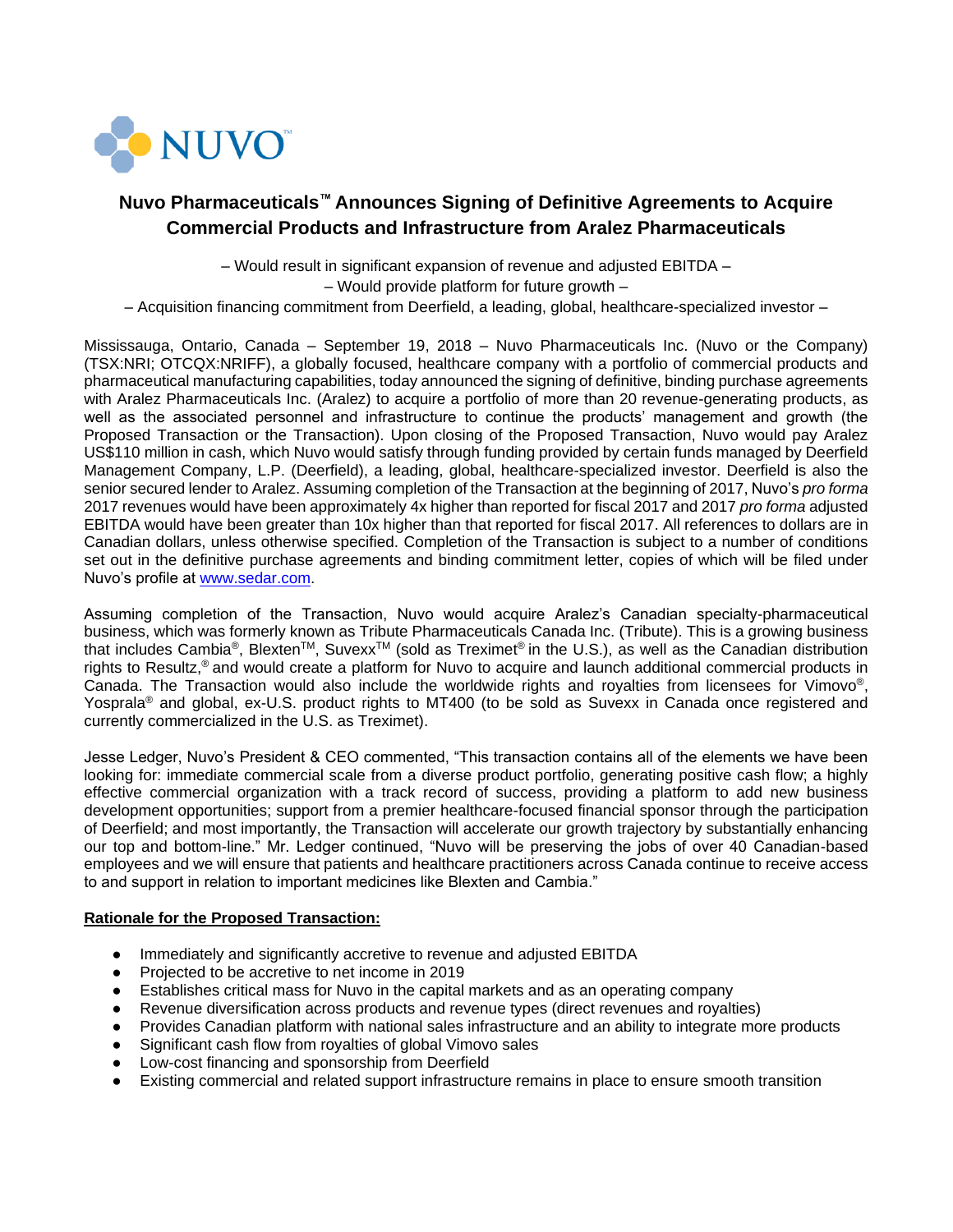# **Financing:**

Deerfield has provided a binding commitment letter to Nuvo to be the sole financier and to fund the Proposed Transaction in its entirety (the Financing). The commitment letter from Deerfield provides Nuvo with the following:

- US\$52.5 million of 6-year term, 3.5% p.a. interest, senior secured convertible debentures with a conversion price of US\$2.70 to fund the acquisition of the Canadian operations and working capital purposes;
- US\$60 million of 6-year term, 3.5% p.a. interest, senior secured loan for an issue price of US\$47.5 million to Nuvo Pharmaceuticals (Ireland) Limited to fund the acquisition of the royalty and product interests in Vimovo, Yosprala and MT400. Nuvo will make mandatory quarterly loan payments equal to the greater of US\$2.5 million and 50% of excess cash flow;
- Nuvo will issue to Deerfield, for an aggregate purchase price of US\$12.5 million, warrants to purchase approximately 25.6 million common shares at an exercise price of C\$3.53 and with a 6-year life (the Warrants). The proceeds from the exercise of Warrants will initially be used to reduce the amount owing on the senior secured loans;
- US\$3.0 million of 18-month term, 12.5% p.a. interest, senior secured loan to Nuvo for working capital purposes;
- Deerfield (and any permitted transferee) will be prohibited from converting debentures or exercising warrants if it would result in Deerfield (and its affiliates) holding more than 4.985% of the total issued securities of Nuvo; and
- There will be no changes to the Nuvo senior management team or board of directors.

The Financing is subject to certain terms and conditions. Nuvo has agreed to certain customary restrictions on the conduct of its business between now and the closing of the Transaction.

# **Next Steps**

To facilitate the Transaction, Aralez, along with its Canadian subsidiary, Aralez Pharmaceuticals Canada Inc., has commenced voluntary proceedings under *Canada's Companies' Creditors Arrangement Act* (the CCAA) in the Ontario Superior Court of Justice. In connection with these proceedings, certain other subsidiaries of Aralez have voluntarily filed petitions under Chapter 11 of the Bankruptcy Code in the U.S. Bankruptcy Court for the Southern District of New York.

The definitive agreements in respect of the Transaction will be filed with the relevant bankruptcy courts as part of Aralez's restructuring process and are subject to court approval. As part of the restructuring process, Aralez and its subsidiaries will conduct a sale process in accordance with bidding procedures to be approved by the courts and to pursue a superior acquisition proposal for any of the assets subject to the Proposed Transaction in accordance with the bidding procedures. The definitive agreements in respect of the Transaction will serve as the "stalking horse" bids in the sale process and entitle Nuvo to a customary termination fee and expense reimbursement if it is not ultimately the successful bidder in the process. It is anticipated that the sale process will be completed within the next 60 to 90 days.

If Nuvo is the successful bidder in the sale process, closing of the Transaction will be subject to certain conditions, including approval of the Transaction by the Canadian and U.S. bankruptcy courts, as well as approval by the Toronto Stock Exchange. It is not anticipated that the approval of Nuvo's shareholders will be a condition to closing the Transaction or the Financing, but Nuvo intends to seek the approval of its shareholders following closing for certain terms of the warrants and convertible debentures to be issued to Deerfield. If such shareholder approval is not obtained, the convertible debentures and the warrants would be settled solely through cash payments in accordance with their terms.

The description of the Transaction and the Financing contained in this news release are qualified in their entirety by the reference to the definitive purchase agreements and binding commitment letter, copies of which will be filed under Nuvo's profile at [www.sedar.com.](http://www.sedar.com/)

Nuvo will provide further updates regarding the Transaction if and as required, but there can be no assurance that Nuvo will ultimately be the successful bidder in the process or that the Transaction as described, or otherwise, will be successfully concluded.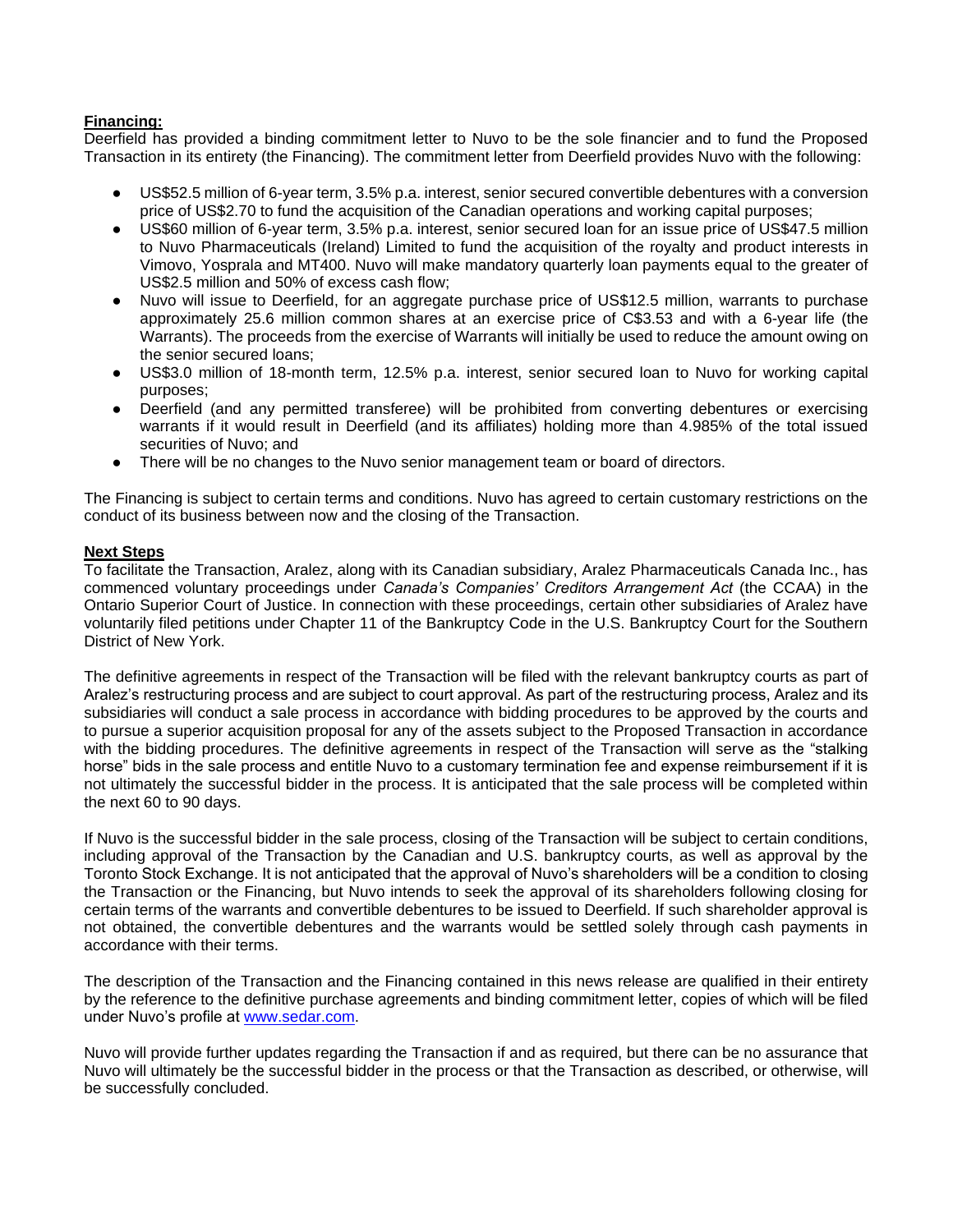# **About Nuvo Pharmaceuticals Inc.**

Nuvo (TSX: NRI; OTCQX: NRIFF) is a globally focused, healthcare company with a portfolio of commercial products and pharmaceutical manufacturing capabilities. Nuvo has four commercial products that are available in a number of countries: Pennsaid® 2%, Pennsaid, Resultz and the heated lidocaine/tetracaine patch. Nuvo manufactures Pennsaid 2% for the U.S market, Pennsaid for the global market and the bulk drug product for the HLT Patch at its U.S. Food and Drug Administration (FDA), Health Canada and E.U. approved manufacturing facility in Varennes, Québec. The Company's focus is to maximize the value of Pennsaid 2% and Resultz through out-licensing to commercial partners in international markets and identifying new opportunities to acquire additional, revenue generating or late-stage products or businesses to further diversify the Company's existing product portfolio. For additional information, please visit [www.nuvopharmaceuticals.com.](http://www.nuvopharmaceuticals.com/)

# **About Deerfield Management Company, L.P.**

Deerfield is an investment management firm, committed to advancing healthcare through investment, information and philanthropy. For more information about Deerfield, please visit [www.deerfield.com.](http://www.deerfield.com/)

#### **About Aralez Pharmaceuticals Inc.**

Aralez Pharmaceuticals Inc. is a specialty pharmaceutical company focused on delivering meaningful products to improve patients' lives by acquiring, developing and commercializing products in various specialty areas. Aralez's global headquarters is in Mississauga, Ontario, Canada and the Irish headquarters is in Dublin, Ireland. More information about Aralez can be found at [www.aralez.com.](http://www.aralez.com/)

#### **About Cambia**

Cambia (diclofenac potassium for oral solution) is a non-steroidal anti-inflammatory drug (NSAID) and currently the only prescription NSAID approved in Canada for the acute treatment of migraine attacks with or without aura in adults 18 years of age or older. Cambia was licensed from Nautilus Neurosciences, Inc. (Nautilus) in November 2010, which was acquired by Depomed, Inc. (Depomed has since been renamed Assertio Therapeutics, Inc.) in December 2013. Cambia was approved by Health Canada in March 2012 and was commercially launched in Canada in October 2012.

#### **About Blexten**

Blexten (bilastine tablets) is a second generation antihistamine drug for the symptomatic relief of allergic rhinitis and chronic spontaneous urticaria. Bilastine exerts its effect as a selective histamine H1 receptor antagonist, and has an effectiveness similar to other second generation antihistamines such as cetirizine, fexofenadine and desloratadine. It was developed in Spain by FAES Farma, S.A. In April 2016, Health Canada approved bilastine with the brand name Blexten (bilastine 20mg oral tablet) for the treatment of the symptoms of Seasonal Allergic Rhinitis (SAR) and Chronic Spontaneous Urticaria (CSU) (such as itchiness and hives). Blexten was commercially launched in Canada in December 2016.

#### **About Suvexx**

Suvexx (sumatriptan/naproxen sodium) is a migraine medicine that was developed by Aralez's wholly owned subsidiary Pozen, Inc. in collaboration with Glaxo Group Limited, d/b/a GlaxoSmithKline (GSK). The product is formulated with Pozen's patented technology of combining a triptan, sumatriptan 85mg, with an NSAID, naproxen sodium 500mg, and GSK's RT Technology™ in a single tablet. In 2008, the FDA approved Treximet for the acute treatment of migraine attacks, with or without aura, in adults. Treximet is currently available in the United States only. Aralez plans to file a New Drug Submission for Suvexx with Health Canada towards the end of 2018.

#### **About Vimovo**

Vimovo (naproxen/esomeprazole magnesium) is the brand name for a proprietary fixed-dose combination of enteric-coated naproxen, a pain-relieving NSAID, and immediate-release esomeprazole magnesium, a proton pump inhibitor (PPI), in a single delayed-release tablet. Pozen, Inc. developed Vimovo in collaboration with AstraZeneca. On April 30, 2010, the FDA approved Vimovo for the relief of the signs and symptoms of osteoarthritis, rheumatoid arthritis, and ankylosing spondylitis, and to decrease the risk of developing gastric ulcers in patients at risk of developing NSAID-associated gastric ulcers. Vimovo is currently commercialized in the U.S. by Horizon Pharma USA, Inc. and by AstraZeneca in various rest of world territories including Canada, Europe and select additional countries.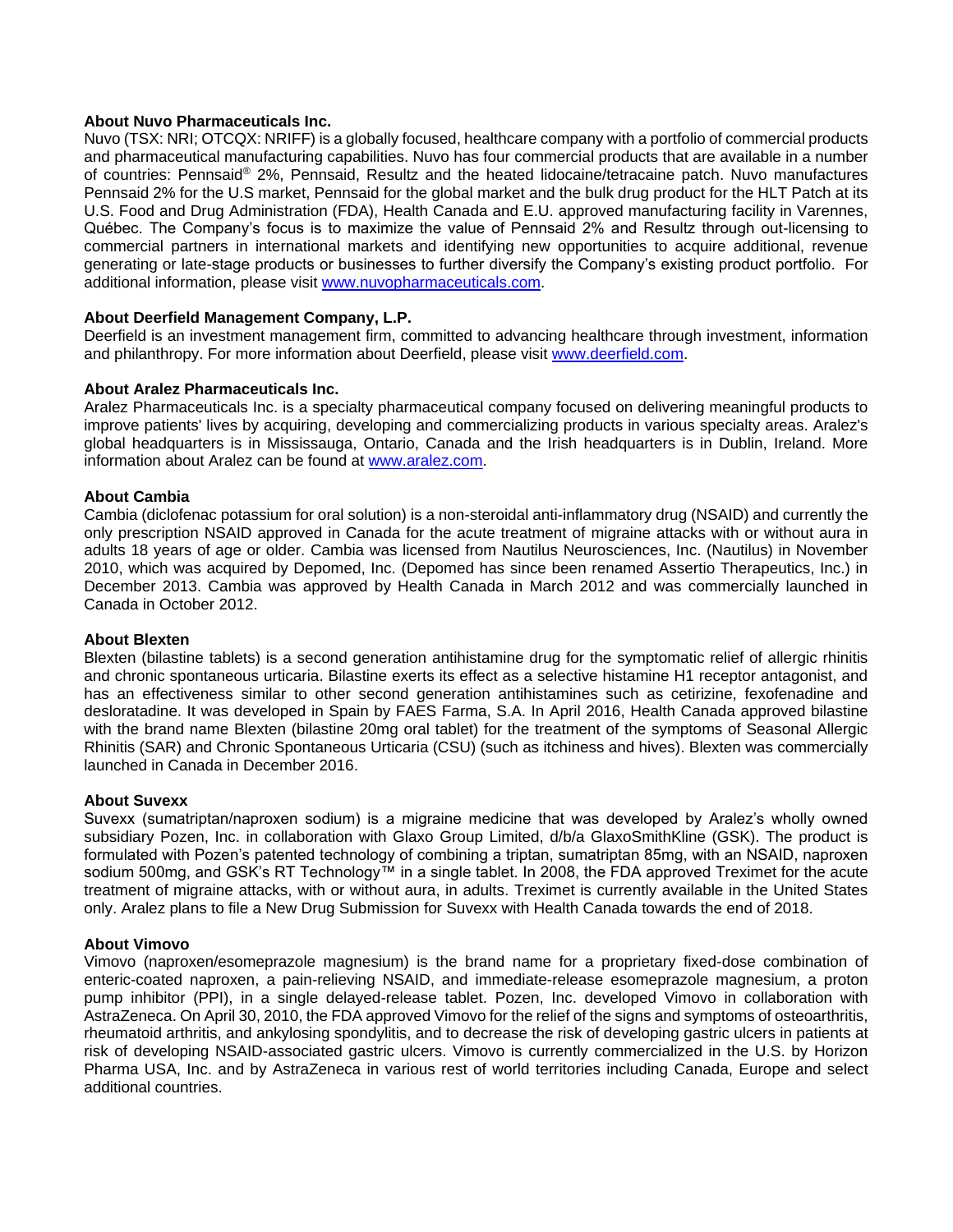#### **About Yosprala**

Yosprala is a prescription fixed-dose combination of aspirin (acetylsalicylic acid), an antiplatelet agent, and omeprazole, a proton pump inhibitor (PPI) originally developed by Pozen, Inc. and commercialized in the U.S. by Genus Lifesciences, Inc. It is indicated for patients who require aspirin for secondary prevention of cardiovascular and cerebrovascular events and who are at risk of developing aspirin associated gastric ulcers. Yosprala is designed to support both cardio- and gastro-protection for at-risk patients through the proprietary Intelli-COAT™ system, which is formulated to sequentially deliver immediate-release omeprazole (40mg) followed by a delayedrelease, enteric-coated aspirin core in either 81 mg or 325 mg dose strengths.

# **FOR MORE INFORMATION, PLEASE CONTACT:**

Investor Relations Email: [ir@nuvopharm.com](mailto:ir@nuvopharm.com)

#### Forward-Looking Statements

*This press release contains "forward-looking statements" within the meaning of applicable securities laws. Forward-looking statements can be identified by words such as: "anticipate," "intend," "plan," "goal," "seek," "believe," "project," "estimate," "expect," "strategy," "future," "likely," "may," "should," "will" and similar references to future periods. Forward looking information in this press release includes, but is not limited to, statements with respect to the ability of the parties to complete the Proposed Transaction and the Financing (including the satisfaction of the conditions to completion of the Proposed Transaction and the Financing), and the anticipated benefits of the Proposed Transaction and the Financing (including the results of operation of the acquired products and related assets following completion of the Proposed Transaction). The forward-looking information contained in this press release is based on certain expectations and assumptions made by Nuvo, including the receipt of required approvals and the satisfaction of other conditions to the Proposed Transaction and the Financing; and that the definitive agreements in respect of the Proposed Transaction and the commitment letter in respect of the Financing will not be amended or terminated.* 

*Forward-looking statements are neither historical facts nor assurances of future performance. Instead, they are based only on the Company's current beliefs, expectations and assumptions regarding the future of its business, future plans and strategies, projections, anticipated events and trends, the economy and other future conditions. Because forward-looking statements relate to the future, they are subject to inherent uncertainties, risks and changes in circumstances that are difficult to predict and many of which are outside of the Company's control. Nuvo's actual results and financial condition may differ materially from those indicated in the forward-looking statements due to a number of factors and risks. Material factors and assumptions used to develop the forward-looking information contained in this news release, and material risk factors that could cause actual results to differ materially from the forward-looking information, include but are not limited to, the failure to satisfy the conditions relating*  to the Proposed Transaction and the Financing (including failure to obtain any required approvals, including the approval of the *U.S. and Canadian bankruptcy courts); the occurrence of any event, change or other circumstance that could give rise to the termination of the definitive agreements in respect of the Proposed Transaction or the commitment letter in respect of the Financing; material adverse changes in the business or affairs of the acquired businesses or Nuvo; either party's failure to*  consummate the Proposed Transaction or the Financing when required; competitive factors in the industries in which the *acquired businesses and Nuvo operate; interest rates, prevailing economic conditions; and other factors, many of which are beyond the control of Nuvo. Addition factors that could cause Nuvo's actual results and financial condition to differ materially from those indicated in the forward-looking statements include, among others, the risk factors included in Nuvo's most recent Annual Information Form dated March 22, 2018 under the heading "Risks Factors", and as described from time to time in the reports and disclosure documents filed by Nuvo with Canadian securities regulatory agencies and commissions. These and other factors should be considered carefully and readers should not place undue reliance on Nuvo's forward-looking statements. As a result of the foregoing and other factors, no assurance can be given as to any such future results, levels of activity or achievements and none of Nuvo or any other person assumes responsibility for the accuracy and completeness of these forwardlooking statements.* 

*Any forward-looking statement made by the Company in this press release is based only on information currently available to it and speaks only as of the date on which it is made. Except as required by applicable securities laws, Nuvo undertakes no*